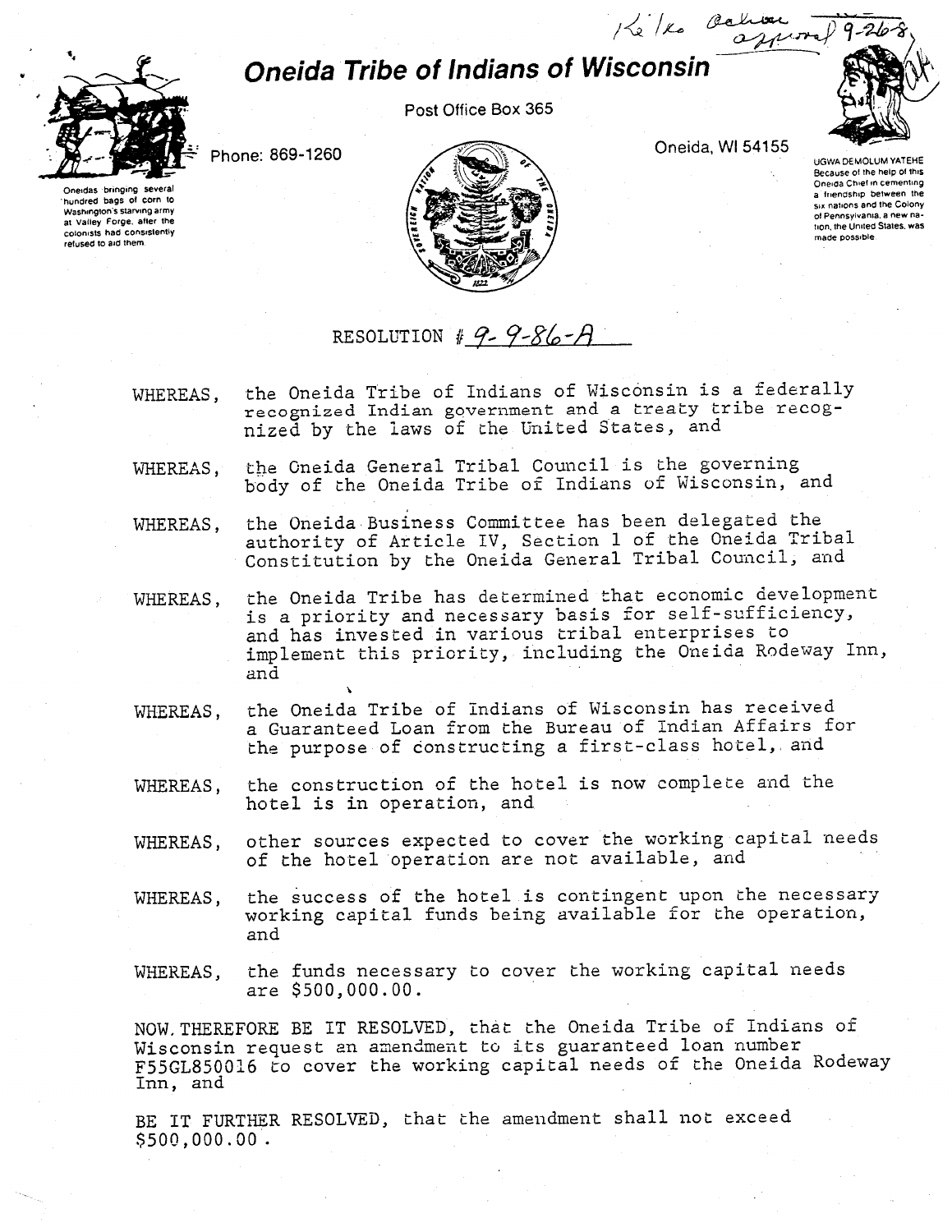Resolution  $\frac{4}{3}$  9-9-86- $\cancel{A}$ Page 2 of 2

#### CERTIFICATION

I, the undersigned, as Chairman of the Oneida Business Committee, hereby certify that the Oneida Business Committee is composed of  $q$  members, of whom  $q$  members, constituting a quorum, were present at<sub>0</sub>a meeting duly called, noticed, and held on the  $\mathscr G$ day of *Dunlumbin)* , 19 Xb ; that the foregoing resolution was duly adopted at such meeting by a vote of  $\mathscr{S}$  members for,  $\bigcirc$  members against and  $\bigcirc$  members abstaining: And that said resolution has not been rescinded or amended in any way.

PURCELL POWLESS, Chairman Oneida Tribe of Indians of Wisconsin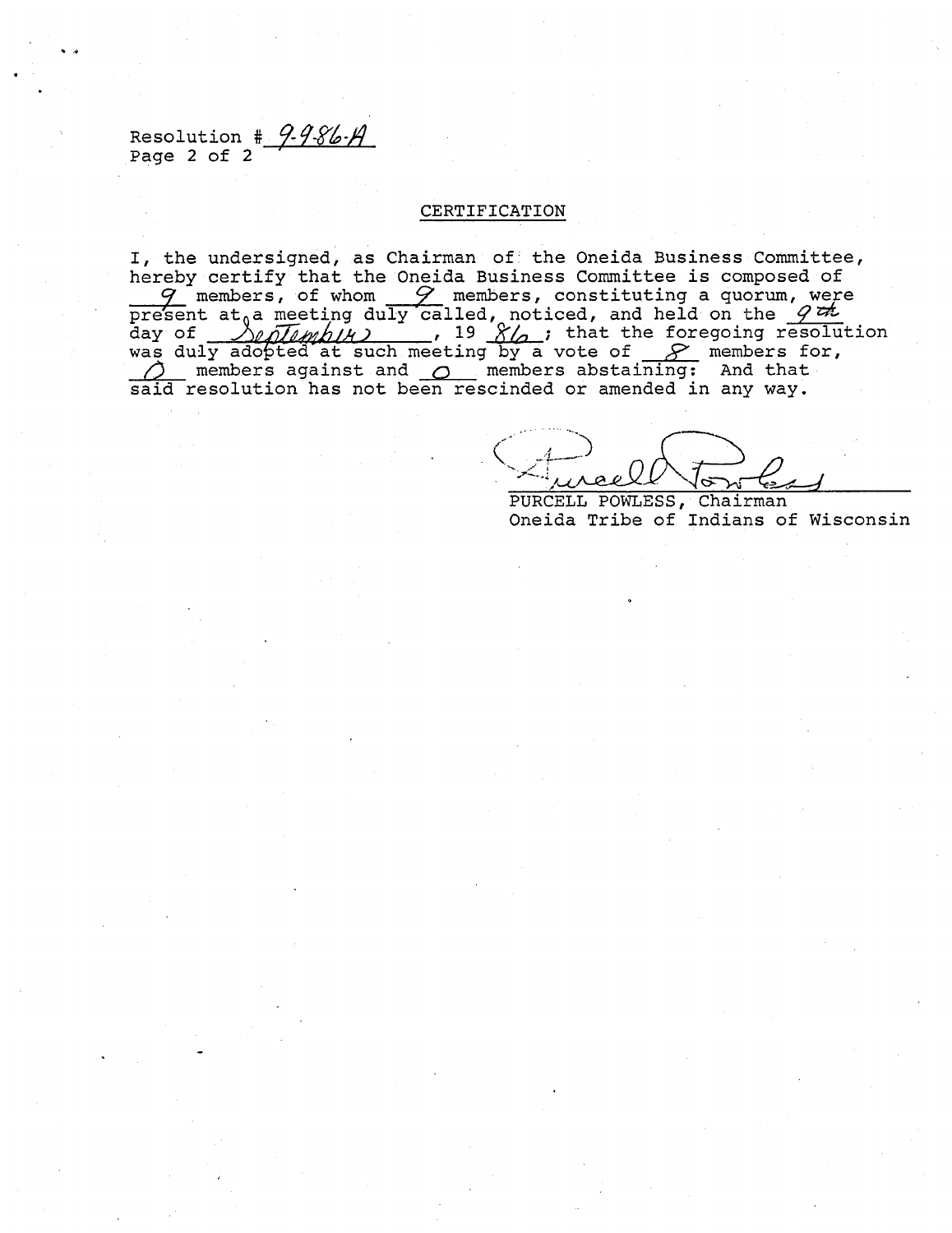# **Oneida Airport Hotel Corporation**

P.O. Box 158 Oneida, Wisconsin 54155

### MEMORANDU M

TO: Gordon McLester

FROM: Janice A. Hirth

DATE: September 2, 1986

SUBJ: Attached Agreement

The attached agreement has been approved and accepted by all Oneida Airport Hotel Corporation members, and would appreciate your follow—up in this matter.

Corporate members that will need an agreement are:

Janice Hirth, Chairperson John Conway, Executive Vice President Kathy Hughes, Board Member Richard Shikoski, Secretary Jake Rose, Board Member

Thank you for your attention in to this matter.

JAH:tit Attachment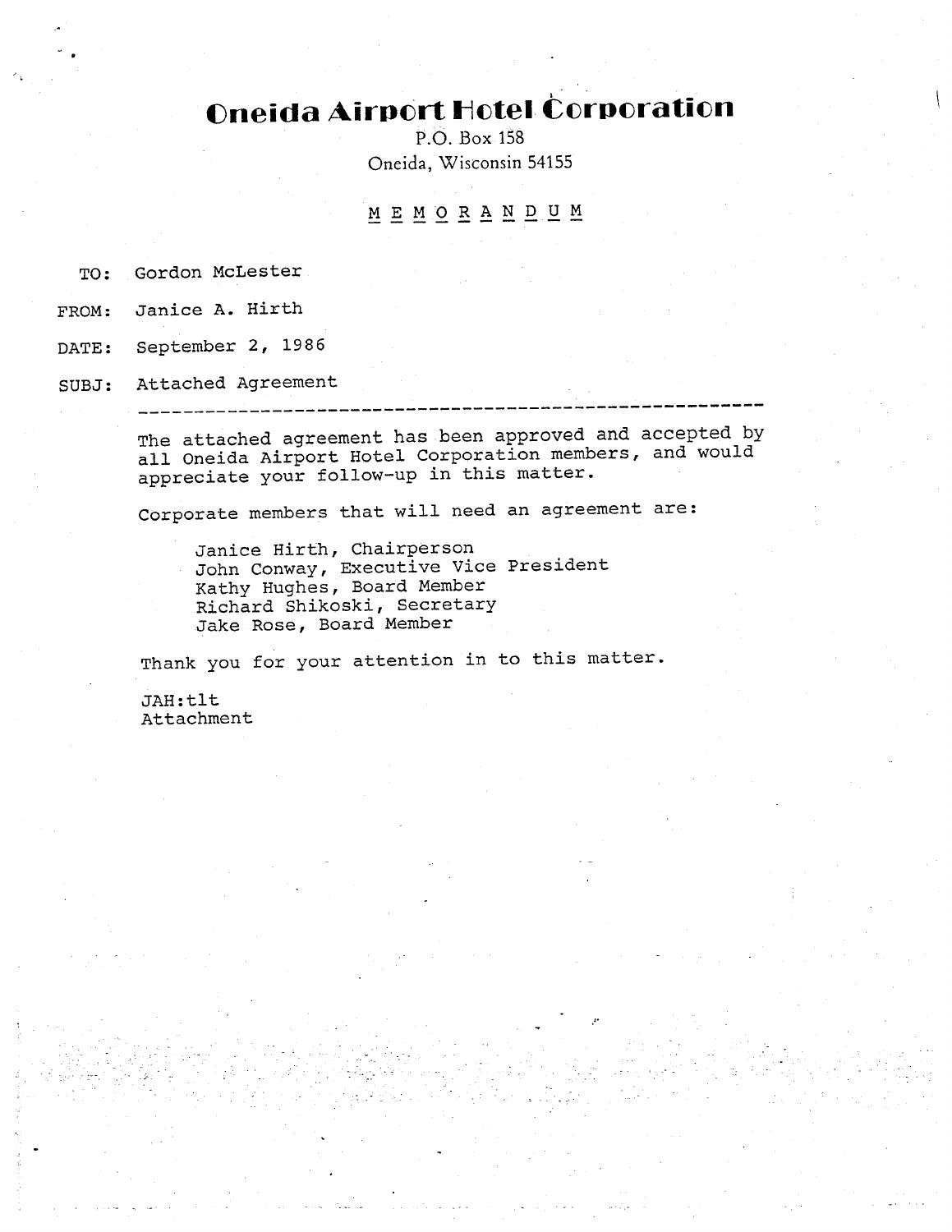refer le rue en com-



#### **AGREEMENT**

 $12.77$ 

U

AGREEMENT made July \_\_\_\_\_, 1986, between the Oneida Tribe of Indians of Wisconsin, P.O. Box 365, Oneida, Wisconsin, 54155 (hereinafter called "Tribe"), and the Oneida Airport Hotel Corporation, 2040 Airport Drive, Green Bay, Wisconsin, 54303 (hereinafter called "Corporation").

WHEREAS, the Tribe chartered the Corporation on February 24, 1984, and

WHEREAS, the Corporation was chartered for the purpose of promoting, developing and to assist in the operation of a hotel, known as the Oneida Rodeway Inn, and

WHEREAS, the Corporation Board Directors and Officers may and can incur liability in the performance of their duties and responsibilities as Corporation Board Directors and Officers, and

WHEREAS, the Tribe and Corporation agrees to hold harmless the Corporation Board Directors and Officers in the performance of their duties and responsibilities.

NOW THEREFORE, the Tribe and Corporation agree as follows;

1. The Corporation Board Directors and Officers shall have no liability to the Tribe or to the Corporation for any mistakes or errors in judgment, nor for any acts or omission believed in good faith to be within the scope of authority granted to the Corporation Board of Directors by the Corporate Charter and/or By-laws and policy or procedures adopted by the Board of Directors or Officers. Actions or omissions taken in reliance upon the advice of legal counsel approved by the Corporation Board of Directors shall be conclusive evidence of good faith; however, the Corporation Board Director and Officers shall not be required to procure such advice to be entitled to the benefit of this paragraph.

2. The Tribe and Corporation agrees to hold harmless the Corporation Board Directors and Officers from any costs which may be incurred by them by reason of the fact that he or she is a Corporation Board Director or Officer in any suit or proceeding involving Corporation matters in which they are named as individuals and pay expenses (including attorney's fees) judgments, fines and/or amount paid in settlement actually and reasonably incurred in connection with such suit or proceeding to the extent that such person is not otherwise indemnified.